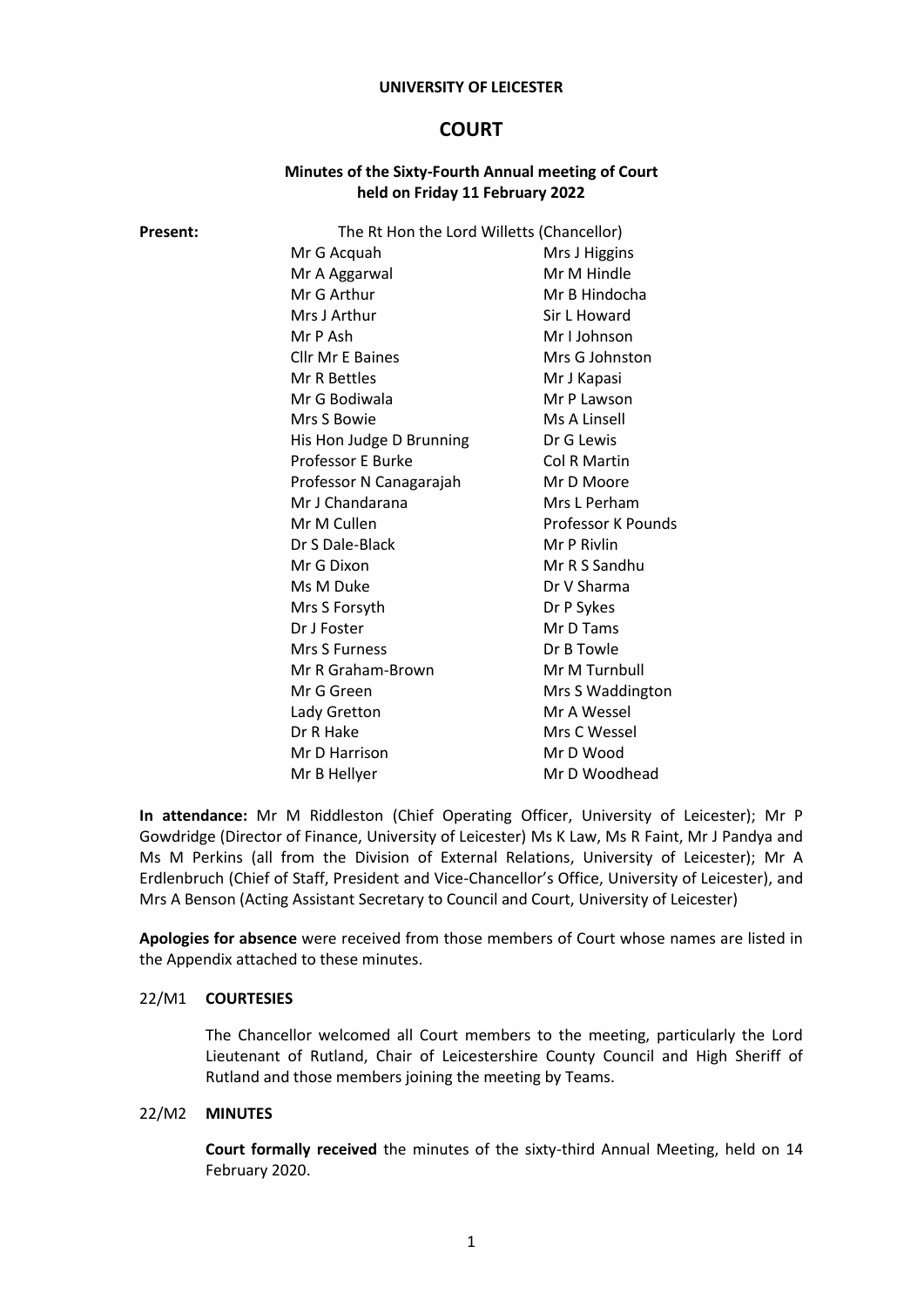#### 22/M3 **MEMBERSHIP OF COURT**

**Court received** the current list of the Full Members of Court, as at 1 February 2022. **Court noted** that the current list was presented each year at the Annual Meeting. The complete and updated Full and Associate membership lists could be viewed at any time on the University's website.

#### 22/M4 **ANNUAL PRESENTATION BY THE PRESIDENT AND VICE-CHANCELLOR**

The University's President and Vice-Chancellor, Professor Nishan Canagarajah, gave his annual presentation to Court, including an update on progress against the University Strategy.

The President and Vice-Chancellor outlined the achievements of the University since 2020 across the key themes of education, research, student recruitment and community engagement.

The President and Vice-Chancellor emphasised the University's adaptability, resilience and continued success in its education delivery despite the ongoing impact of the COVID pandemic. It was noted that the ability of students to succeed in and progress with their studies had not been materially affected. This was attributed both to the hard work of students and staff as well as mitigation measures which had been put in place. Specific examples of innovative teaching and student success were highlighted.

In relation to research, the President and Vice-Chancellor reported £61.6m of research income for the 2020-21 year, with new research awards of £76m secured in the same period (£9.9m of which was for COVID research). Major research awards across several disciplines were highlighted alongside high-profile research successes such as the discovery of the Rutland Mosaic and the launch of the James Webb Space Telescope. It was noted that Professor Kamlesh Khunti had received a CBE in the New Year's Honours List 2022 for services to health. It was reported to Court that five new Research Institutes had recently been approved.

Turning to student recruitment, the President and Vice-Chancellor noted that UK and international recruitment was holding up well, with a future focus on strengthening the UK undergraduate position and reducing reliance on Clearing. It was reported that for 2022 entry, the University was tracking ahead of its competitor set and of the sector as a whole at this stage. This was attributed to innovative recruitment approaches, increased marketing activity earlier in the cycle, improved league table positioning and more targeted activity as well as the return of on-campus Open Days.

The President and Vice-Chancellor highlighted several key areas of the University's engagement with the local community, including the Heritage Hub, the Civic University Agreement with De Montfort University, sponsoring key Leicester calendar events and the Centenary Community Engagement Fund. It was noted that the University had been awarded the Freedom of the Borough by Oadby and Wigston Borough Council as part of its Centenary, in recognition of its local and civic contribution. The University had also joined with Sporting Equals in a strategic partnership to promote ethnic diversity amongst sports leaders.

Considering future challenges, the President and Vice-Chancellor drew the attention of Court to the University's need to deliver on its academic mission post-pandemic, embark on and develop partnerships to deliver the mission and add value, and to build on its founding principles in bringing civic benefit to Leicestershire and Rutland.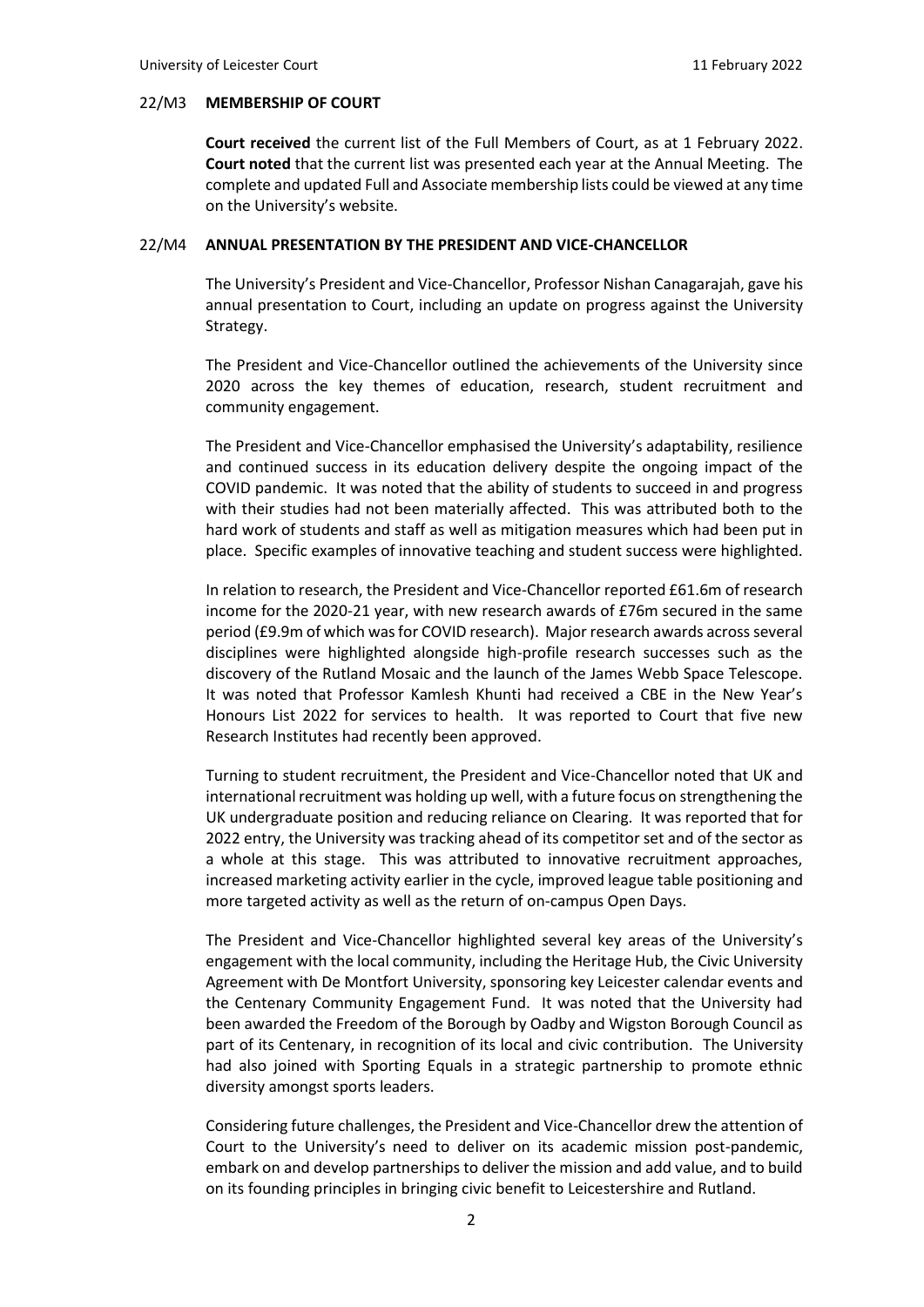Finally, the President and Vice-Chancellor gave an overview of the University Strategy which had been launched in November 2021 around three themes: Research-inspired education; World-changing research; Our Citizens. The Strategy was underpinned by values of health and wellbeing, equality and diversity, environmental sustainability and operational excellence.

Court discussed the relationship between the University's league table performance and its student success, the impact of Brexit on EU student recruitment across the sector and the impact of the pandemic on face-to-face learning and grade inflation. Court commended the University for its civic contribution during the pandemic, particularly in relation to medical students graduating early to commence hospital work.

#### 22/M5 **FINANCIAL STATEMENTS 2020-2021**

 **Court formally received** the University's audited financial statements for the last two financial years, covering the period from 1 August 2019 to 31 July 2021. The statements also included a strategic overview report of the institution's activities and highlights, and a corporate governance statement of the responsibilities of the Council (as the University's governing body) and its key committees, over the last year. The statements had been approved by the Council and submitted to the Office for Students, the regulator for universities, in line with the relevant timeframes.

The University's Chief Operating Officer, Martyn Riddleston, presented an overview of the University's current financial situation.

 **Court noted** that in the year to 31 July 2021 the University's income had totalled £316.7 million with a surplus (before pension accounting movements) of £13.4 million.

 The impact of the COVID pandemic was outlined. It was noted that in 2020/21 the University's income had reduced by 2.8% and operating expenses managed carefully. The University had accessed a £60m Covid Corporate Financing Facility from the Bank of England and had made new short-term borrowing facilities available. All existing and new loan repayments and obligations had been met.

Key capital investments had included the redevelopment of the Percy Gee Students' Union Building on the main campus, the Brookfield School of Business and Space Park Leicester, all of which were now fully operational. The Sir Bob Burgess Building was already operational and Freemen's Common would be fully complete during 2022/23.

 It was noted that the University was forecast to end the 2021/22 year with in excess of £50m cash and a forecast strengthened by January student recruitment. However, pressure from accommodation and utility costs would be ongoing.

#### 22/M6 **CENTENARY CELEBRATIONS**

**Court received** a presentation by the University's Chief Marketing and Engagement Officer, Kerry Law, with insight into the celebrations taking place to mark the University's second century. Events included a Poppy Pilgrimage to lay wreaths across 100 memorial sites in Leicestershire and Rutland, the Changemakers Centenary Festival and Leicester Symphony Orchestra 100<sup>th</sup> Anniversary. The attention of Court was drawn to the 100 Trees initiative and to details of future events, which would be circulated to Court members for information.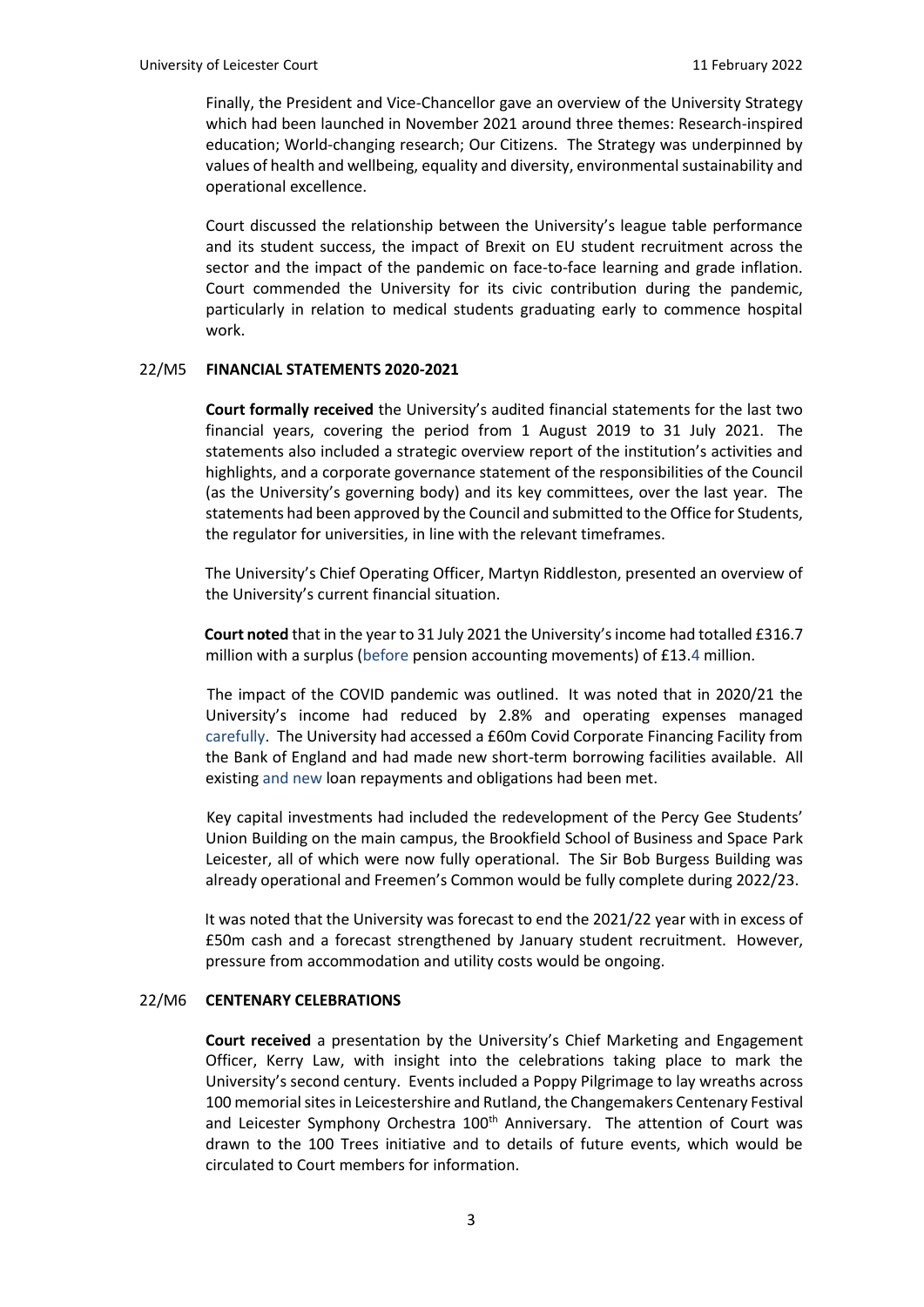#### 22/M7 **CHANCELLOR TERM OF OFFICE**

The Chancellor, Lord Willetts, informed Court that he would step down as Chancellor at the end of his term of office in February 2023. Lord Willetts reflected positively on his time in office and noted that he would continue his association with the University as Chair of the Space Park Strategy Board.

**Court noted** that the appointment process for the next University Chancellor would be underway shortly.

CHAIR

Duration of meeting: 1hr 30 mins